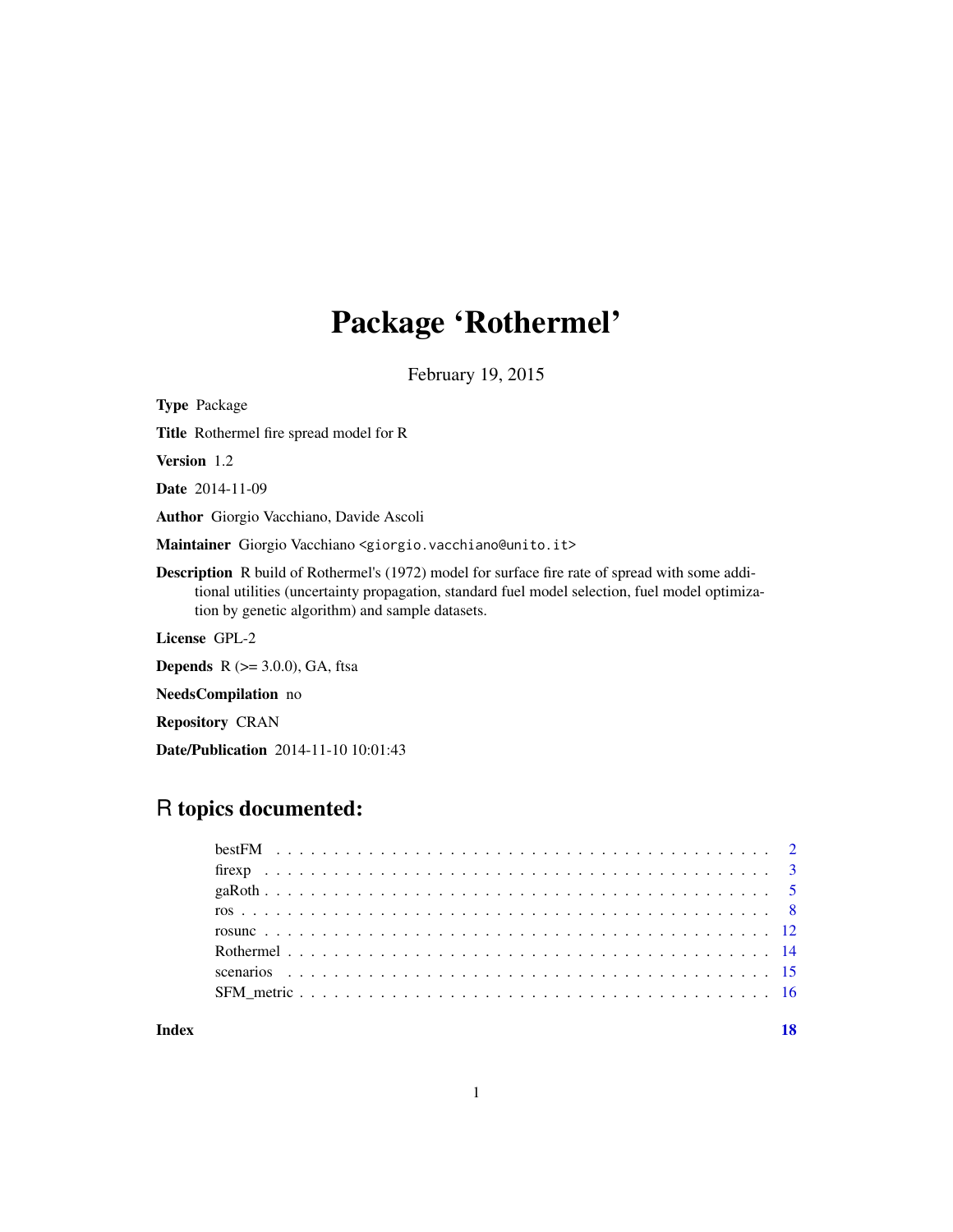<span id="page-1-1"></span><span id="page-1-0"></span>bestFM *Function to select best standard fuel model for observed fire rate of spread*

#### Description

The function preloads the 13 fire behavior fuel models by Albini (1976) and the 40 fuel models by Scott & Burgan (2005), computes rate of spread using Rothermel's (1972) model for a vector or data frame of fire experiment data, and computes root mean square error and mean bias of each fuel model to observed rate of spread.

#### Usage

bestFM(obs, m, u, slope)

#### **Arguments**

| obs      | a single value, or vector, of observed ROS [m/min].                                                                                                                                                                      |
|----------|--------------------------------------------------------------------------------------------------------------------------------------------------------------------------------------------------------------------------|
| m        | a vector, or data frame, of percent moisture on a dry weight basis [percent] for<br>fuel classes 1-hour, 10-hour, 100-hour, live herbs and live woody, respectively<br>(5 values or columns; 0 if fuel class is absent). |
| <b>u</b> | a single value, or vector, of midflame windspeed [km/h].                                                                                                                                                                 |
| slope    | a single value, or vector, of percent site slope [percent].                                                                                                                                                              |

#### Value

If a single observation of rate of spread is analyzed (length of obs =1), a vector of bias values, computed as (predicted - observed ROS) for every standard fire behavior fuel model. If more observations are analyzed (length of obs >1), a data.frame of root mean square error and mean bias computed from observed and predicted ROS using every standard fire behavior fuel model.

#### Author(s)

Giorgio Vacchiano, Davide Ascoli (DISAFA, University of Torino, Italy)

#### **References**

Albini, F. A. (1976). Estimating wildfire behavior and effects. Gen. Tech. Rep. INT-30. Ogden, UT: US Department of Agriculture, Forest Service, Intermountain Forest and Range Experiment Station.

Rothermel, R. C. (1972). A mathematical model for fire spread predictions in wildland fires. Research Paper INT-115. Ogden, UT: US Department of Agriculture, Forest Service, Intermountain Forest and Range Experiment Station.

Scott, J., Burgan, R. E. (2005). A new set of standard fire behavior fuel models for use with Rothermel's surface fire spread model. Gen. Tech. Rep. RMRS-GTR-153. Fort Collins, CO: US Department of Agriculture, Forest Service, Rocky Mountain Research Station.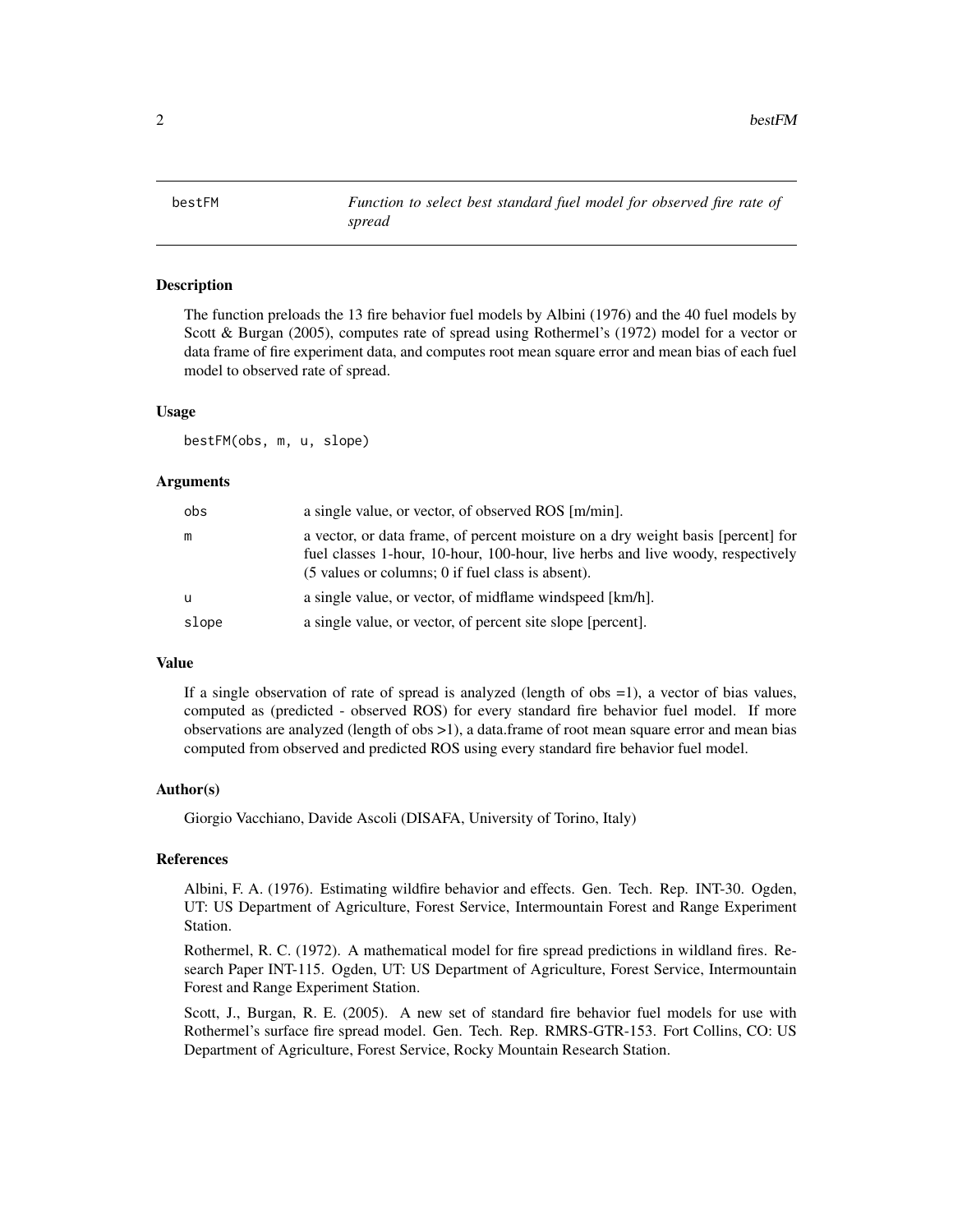#### <span id="page-2-0"></span>firexp 3

### See Also

[ros](#page-7-1), [SFM\\_metric](#page-15-1)

#### Examples

```
data ("firexp")
a \leq - bestFM (obs = firexp$ros,
             m = \text{firexp}[, 18:22],u = firexp[,"u"],
             slope = firexp[,"slope"])
a
# plot results
barplot (a$error,
        cex.names = 0.7,\text{las} = 2.
        ylab = "rmse",
        col = sign (a$bias) + 3,names.arg = rownames (a))
legend (1, max (a <math>\lbrack 1, 1 \rbrack),
        c ("Overprediction", "Underprediction"),
        col = c ("blue", "red"),
        pch = 15)
```
<span id="page-2-1"></span>

#### firexp *field fire experiments in Vauda Nature Reserve, Italy*

#### Description

The dataset include observations of surface head fire rate of spread (ROS) measured during field fire experiments in heathland fuels (mixed grass-shrub) carried out on flat terrain under differing fire weather conditions (Ascoli et al. 2009). For each ROS values of Rothermel's fire behavior fuel models parameters and environmental conditions are provided. Some ranges in the dataset are: ROS <- 0.9 - 26.3 m/min; wind speed <- 0.4 - 7.9 km/h; 1h fuels moisture: 10 - 27 percent.

#### Usage

data (firexp)

#### Format

A data frame with 40 observations on the following 25 variables.

Load\_1h loading of 1h fuel class [t/ha]

Load\_10h loading of 10h fuel class [t/ha]

Load\_100h loading of 100h fuel class [t/ha]

Load\_Live\_Herb loading of herbaceous fuels [t/ha]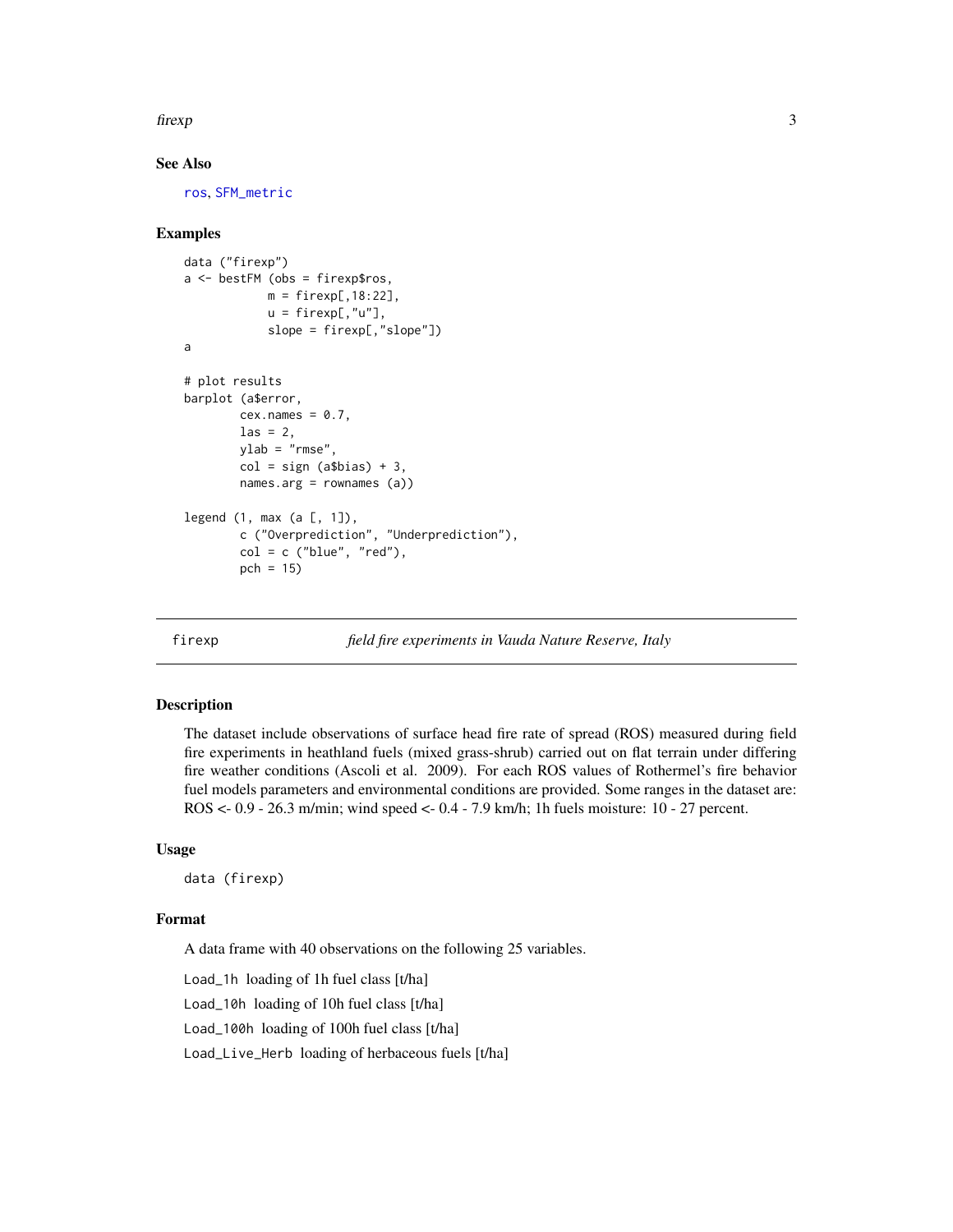Load\_Live\_Woody loading of woody fuels [t/ha]

SA/V\_1h SAV of 1h fuel class [m2/m3]

SA/V\_10h SAV of 10h fuel class [m2/m3]

SA/V\_100h SAV of 100h fuel class [m2/m3]

SA/V\_Live\_Herb SAV of herbaceous fuels [m2/m3]

SA/V\_Live\_Woody SAV of woody fuels [m2/m3]

Fuel\_Bed\_Depth fuel bed depth [cm]

Mx\_dead dead fuel moisture of extinction [percent]

Heat\_1h heat content of 1h fuel class [kJ/kg]

Heat\_10h heat content of 10h fuel class [kJ/kg]

Heat\_100h heat content of 100h fuel class [kJ/kg]

Heat\_Live\_Herb heat content of herbaceous fuels [kJ/kg]

Heat\_Live\_Woody heat content of woody fuels [kJ/kg]

Moist\_1h moisture of 1h fuel class on a dry weight basis [percent]

Moist\_10h moisture of 10h fuel class on a dry weight basis [percent]

Moist\_100h moisture of 100h fuel class on a dry weight basis [percent]

Moist\_Live\_Herb moisture of herbaceous fuels on a dry weight basis [percent]

Moist\_Live\_Woody moisture of woody fuels on a dry weight basis [percent]

u midflame windspeed [km/h]

slope site slope [

ros observed rate of spread [m/min]]

#### Source

Ascoli, D., Marzano, R., and Bovio, G. (2006). Experimental fires for heather moorland management in north-western Italy. Forest Ecology and Management 234S: 258. http://dx.doi.org/10.1016/j.foreco.2006.08.287.

#### References

Ascoli, D., Beghin, R., Ceccato, R., Gorlier, A., Lombardi, G., Lonati, M., Marzano, R., Bovio, G., and Cavallero, A. (2009). Developing an adaptive management approach to prescribed burning: a long-term heathland conservation experiment in north-west Italy. International Journal of Wildland Fire 18(6): 727-735. http://dx.doi.org/10.1071/WF07114.

#### Examples

data (firexp) boxplot (firexp\$ros)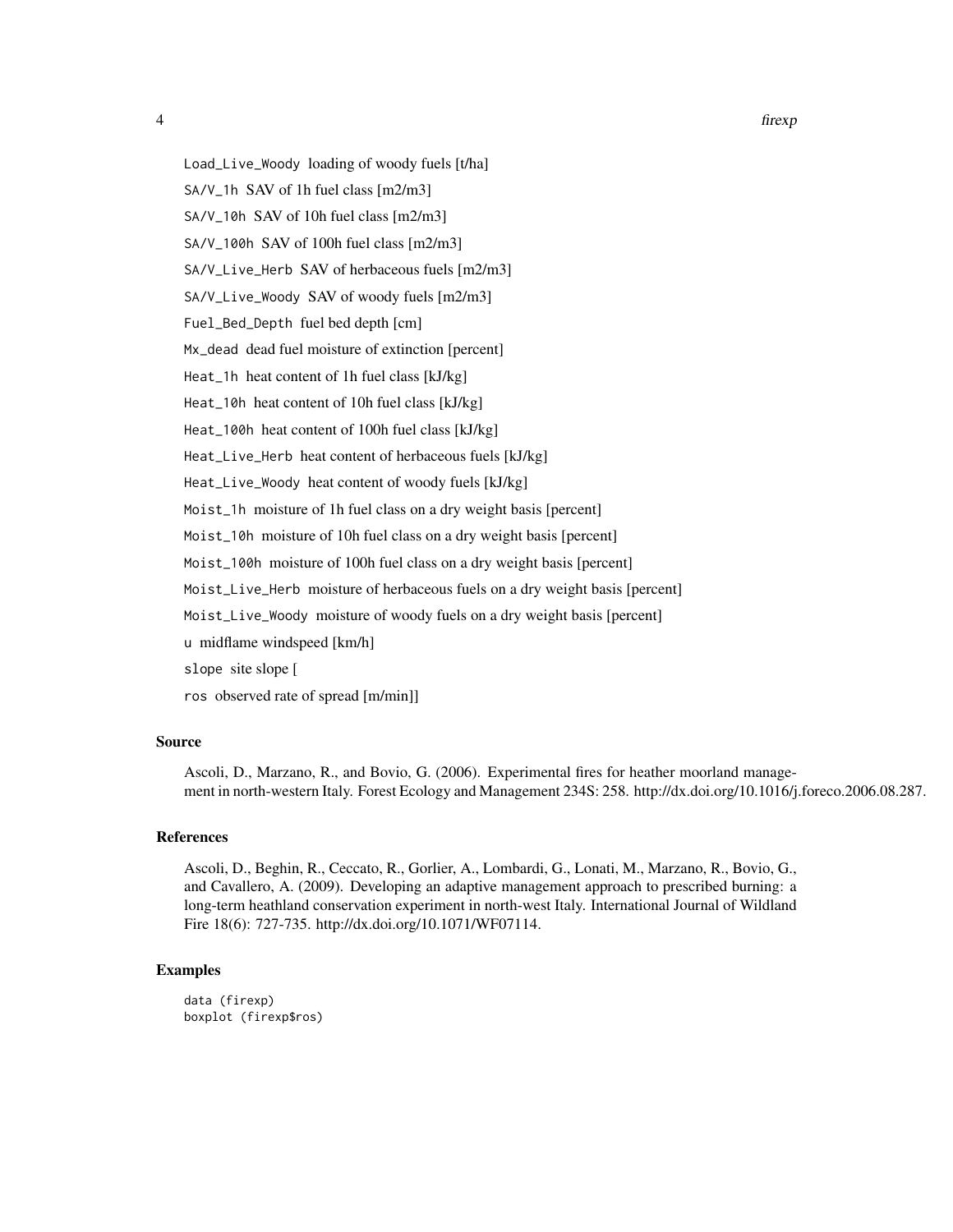<span id="page-4-1"></span><span id="page-4-0"></span>

#### **Description**

Genetic algorithms (GA) are a technique of machine-based mathematical optimization. The algorithm searches, within user-defined ranges, for values that minimize or maximize a target function. Here, fuel model parameters are searched that minimize root mean square error (RMSE) of forward fire rate of spread predicted by Rothermel (1972) model against observed data. Depends on package "GA" (Scrucca 2013) for the execution of the genetic algorithm; refer to this publication for a full explanation of GA parameters and settings.

#### Usage

```
gaRoth (
 w_1h = range(SFM_metric[,-1][,1]),
 w_10h = range(SFM_metric[, -1][,2]),
 w_100h = range(SFM_metric[, -1][,3]),
 w_Live_Herb = range(SFM_metric[,-1][,4])
 w_Live_Woody = range(SFM_metric[,-1][,5])
  s_1h = range(SFM_matrix[, -1][,6])s_10h = range(SFM_metric[, -1][,7])s_100h = range(SFM_matrix[, -1][, 8])s_Live_Herb = range(SFM_metric[,-1][,9]) ,
  s_Live_Woody = range(SFM_metric[,-1][,10]),
  delta = range(SFM_metric[, -1][, 11])mx.dead = range(SFM_metric[, -1][,12]),
 h_1h = range(SFM_matrix[], -1][, 13])
 h_10h = range(SFM_metric[, -1][,14])h_100h = range(SFM_metric[, -1][, 15])h_Live_Herb = range(SFM_metric[,-1][,16]) ,
 h_Live_Woody = range(SFM_metric[,-1][,17]) ,
 m, u, slope, modeltype, obs,
 method="rmse", maxiter=50, popSize = 20, pcrossover = 0.8,
 pmutation = 0.1, elitism = base::max(1, round(popSize * 0.05)),
  ...)
```
#### Arguments

| w 1h   | a vector of minimum and maximum fuel load [t/ha] for fuel class 1-hour; $(0,0)$<br>if fuel class is absent.   |
|--------|---------------------------------------------------------------------------------------------------------------|
| w 10h  | a vector of minimum and maximum fuel load [t/ha] for fuel class 10-hour; $(0,0)$<br>if fuel class is absent.  |
| w 100h | a vector of minimum and maximum fuel load [t/ha] for fuel class 100-hour; $(0,0)$<br>if fuel class is absent. |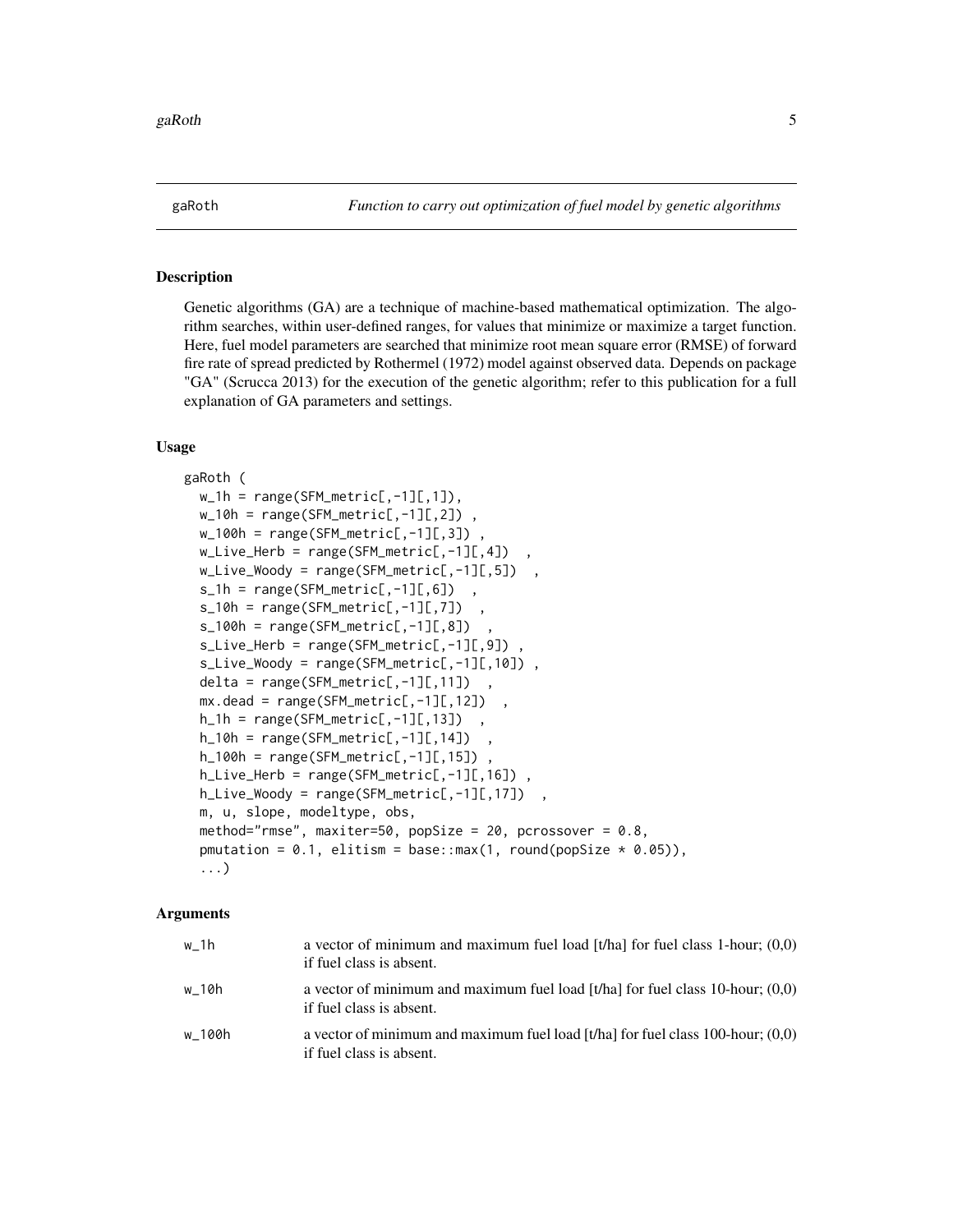<span id="page-5-0"></span>

| w_Live_Herb    | a vector of minimum and maximum fuel load $[t/ha]$ for live herbs; $(0,0)$ if fuel<br>class is absent.                                                                                                       |
|----------------|--------------------------------------------------------------------------------------------------------------------------------------------------------------------------------------------------------------|
| w_Live_Woody   | a vector of minimum and maximum fuel load $[t/ha]$ for live woody fuels; $(0,0)$<br>if fuel class is absent.                                                                                                 |
| $s_1$ h        | a vector of minimum and maximum surface-to-volume ratio [m2/m3] for fuel<br>class 1-hour; $(0,0)$ if fuel class is absent.                                                                                   |
| $s_1$ 10h      | a vector of minimum and maximum surface-to-volume ratio [m2/m3] for fuel<br>class 10-hour; $(0,0)$ if fuel class is absent.                                                                                  |
| s_100h         | a vector of minimum and maximum surface-to-volume ratio [m2/m3] for fuel<br>class 100-hour; $(0,0)$ if fuel class is absent.                                                                                 |
| s_Live_Herb    | a vector of minimum and maximum surface-to-volume ratio [m2/m3] for live<br>herbs; $(0,0)$ if fuel class is absent.                                                                                          |
| s_Live_Woody   | a vector of minimum and maximum surface-to-volume ratio [m2/m3] for live<br>woody fuels; $(0,0)$ if fuel class is absent.                                                                                    |
| delta          | a vector of minimum and maximum fuel bed depth [cm].                                                                                                                                                         |
| mx.dead        | a vector of minimum and maximum dead fuel moisture of extinction [percent].                                                                                                                                  |
| $h_1$          | a vector of minimum and maximum heat content [kJ/kg] for fuel class 1-hour;<br>$(0,0)$ if fuel class is absent.                                                                                              |
| $h_1$ 10 $h_2$ | a vector of minimum and maximum heat content [kJ/kg] for fuel class 10-hour;<br>$(0,0)$ if fuel class is absent.                                                                                             |
| h_100h         | a vector of minimum and maximum heat content [kJ/kg] for fuel class 100-hour;<br>$(0,0)$ if fuel class is absent.                                                                                            |
| h_Live_Herb    | a vector of minimum and maximum heat content [kJ/kg] for live herbs; $(0,0)$ if<br>fuel class is absent.                                                                                                     |
| h_Live_Woody   | a vector of minimum and maximum heat content [kJ/kg] for live woody fuels;<br>$(0,0)$ if fuel class is absent.                                                                                               |
| modeltype      | select S(tatic) or D(ynamic) Rothermel model.                                                                                                                                                                |
| obs            | a vector of observed ROS [m/min].                                                                                                                                                                            |
| m              | a data frame of percent moisture on a dry weight basis [percent] for fuel classes<br>1-hour, 10-hour, 100-hour, live herbs and live woody, respectively (5 values or<br>columns; 0 if fuel class is absent). |
| u              | a vector of midflame windspeed [km/h].                                                                                                                                                                       |
| slope          | a vector of percent site slope [percent].                                                                                                                                                                    |
| method         | method of forecast error measure, see error.                                                                                                                                                                 |
| maxiter        | the maximum number of iterations to run before the GA search is halted.                                                                                                                                      |
| popSize        | the population size.                                                                                                                                                                                         |
| pcrossover     | the probability of crossover between pairs of chromosomes. Typically this is a<br>large value and by default is set to 0.8.                                                                                  |
| pmutation      | the probability of mutation in a parent chromosome. Usually mutation occurs<br>with a small probability, and by default is set to 0.1.                                                                       |
| elitism        | the number of best fitness individuals to survive at each generation. By default<br>the top 5/100 individuals will survive at each iteration.                                                                |
| $\cdots$       | additional arguments to be passed to ga.                                                                                                                                                                     |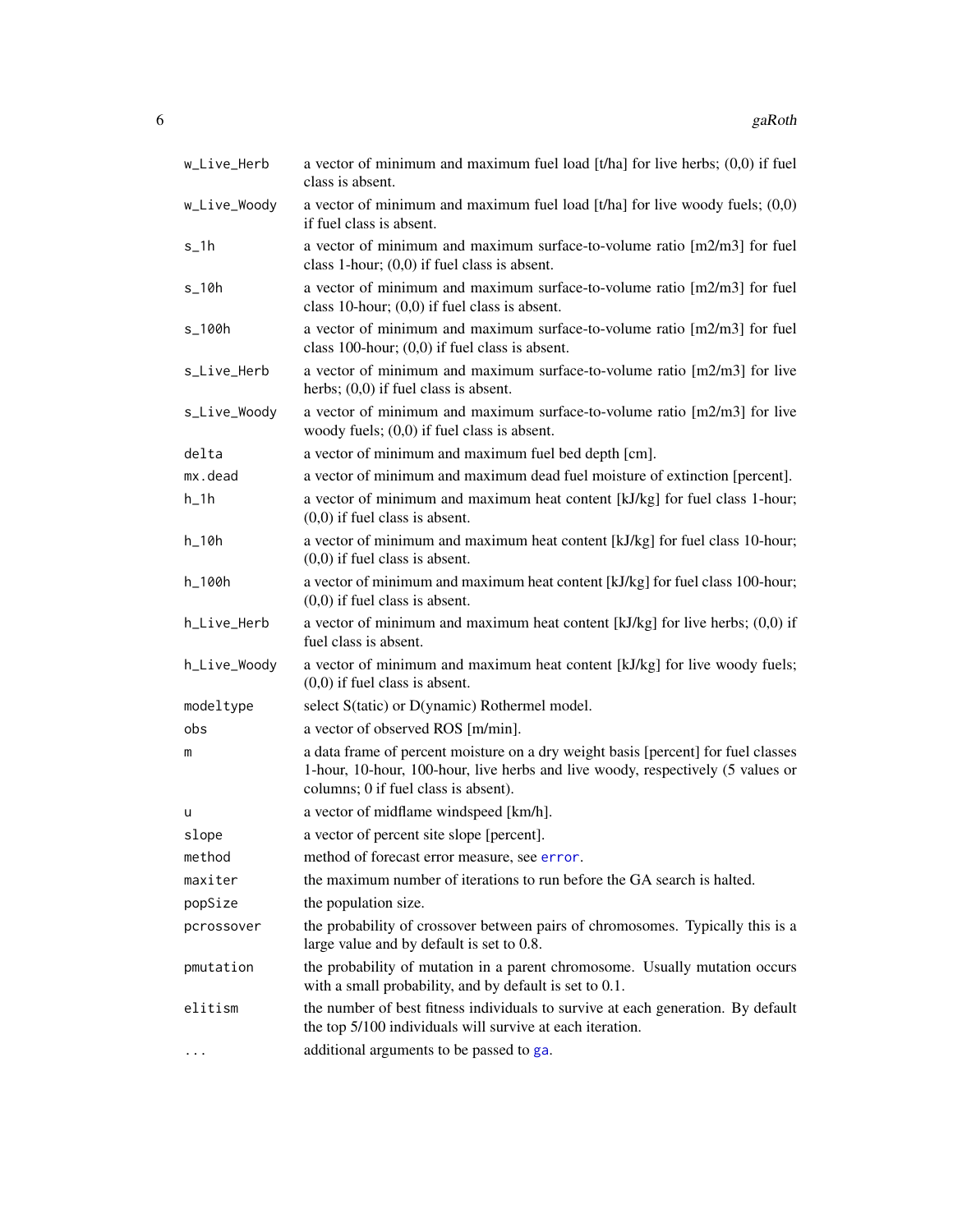#### <span id="page-6-0"></span> $g$ aRoth  $\overline{7}$

#### Details

The function defaults to a real-valued coded GA. Default values for fuel models are currently extracted from the standard Fuel Models table by Anderson (1982) and Scott and Burgan (2005). GA optimization is calculated from a vector of predicted vs. observed data; therefore, vectors of two or more values must be entered for observations, wind speed, and slope, and a data frame with 5 columns and two or more lines must be entered for fuel moisture (see [ros](#page-7-1)). Since [ga](#page-0-0) defaults to maximizing the fitness function, the opposite of the error metric is computed (i.e., with a negative sign).

#### Value

Returns an object of class [ga-class](#page-0-0). The best solution is reported by the S4 slot "solution". The opposite of the fitness value is reported by the slot "fitnessValue".

#### Author(s)

Giorgio Vacchiano, Davide Ascoli (DISAFA, University of Torino, Italy)

#### References

Rothermel, R. C. (1972). A mathematical model for fire spread predictions in wildland fires. Research Paper INT-115. Ogden, UT: US Department of Agriculture, Forest Service, Intermountain Forest and Range Experiment Station.

Scrucca, L. (2013). GA: A Package for Genetic Algorithms in R. Journal of Statistical Software, 53(4), 1-37. URL http://www.jstatsoft.org/v53/i04/.

#### See Also

[ros](#page-7-1), [firexp](#page-2-1), [SFM\\_metric](#page-15-1)

#### Examples

```
library (Rothermel)
# Observed site variables and ROS
data (firexp)
m <- firexp [, 18:22]
u \leq firexp [, "u"]
slope <- firexp [, "slope"]
obs <- firexp [, "ros"]
modeltype <- "S"
# GA optimization using minimization of Root mean square error ("rmse")
# Ranges for fuel model parameters after Ascoli et al. (2015)
ga.model <- gaRoth (m=m, u=u, slope=slope, obs=obs, modeltype=modeltype,
            method="rmse", popSize=20, maxiter=5,
            w_1h = c(1.5,7.24),
            w_10h = c(0,0),
            w_100h = c(0, 0),
```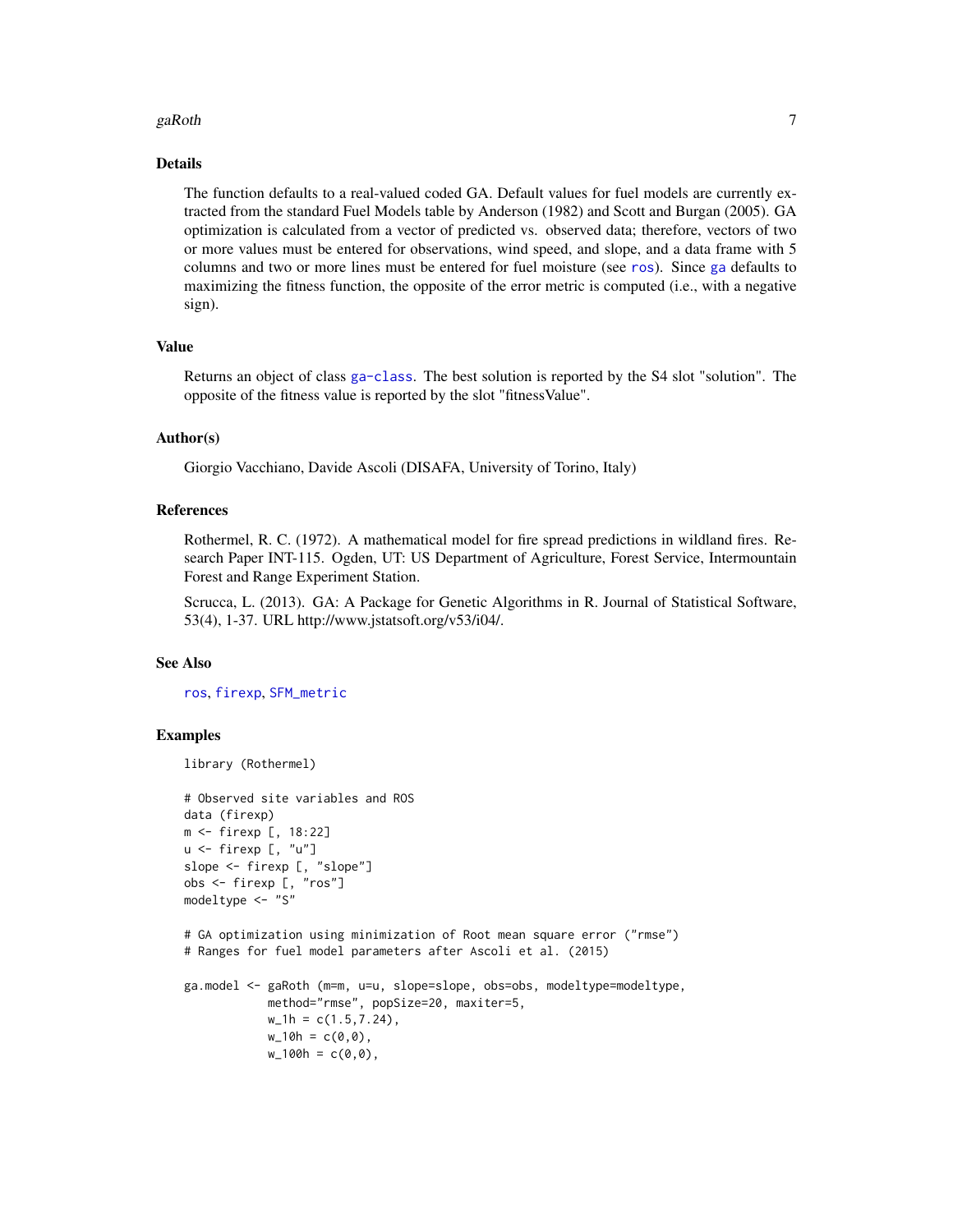```
w_Live_Herb = c(\theta, \theta),
w_Live_Woody = c(2.9, 10.4),
s_1h = c(6640,10036),
s_10h = c(0,0),
s_100h = c(0,0),
s_Live_Herb = c(\emptyset, \emptyset),
s_Live_Woody = c(8810,10560),
delta = c(19, 70),
mx. dead = c(25,50),
h_1h = c(18719,19919),
h_10h = c(0,0),
h_100h = c(0,0),
h_Live_Herb = c(\emptyset, \emptyset),
h_Live_Woody = c(20000,22504)
)
```

```
summary(ga.model)
```
<span id="page-7-1"></span>ros *Function to predict Rothermel's (1972) rate of spread [m/min] for surface headfires*

#### Description

Include corrections to the orginal model by Frandsen (1973), Albini (1976), and Andrews et al. (2013).

#### Usage

ros (modeltype, w, s, delta, mx.dead, h, m, u, slope)

#### Arguments

| modeltype   | $S(tatic)$ , $D($ ynamic $)$                                                                                                                                                                             |
|-------------|----------------------------------------------------------------------------------------------------------------------------------------------------------------------------------------------------------|
| W           | a vector or data frame of fuel load [t/ha] for fuel classes 1-hour, 10-hour, 100-<br>hour, live herbs and live woody, respectively (5 values or columns; 0 if fuel class<br>is absent).                  |
| S           | a vector or data frame of surface-to-volume ratio $[m2/m3]$ for fuel classes 1-<br>hour, 10-hour, 100-hour, live herbs and live woody, respectively (5 values or<br>columns; 0 if fuel class is absent). |
| delta       | a value or vector of fuel bed depth [cm]                                                                                                                                                                 |
| $mx$ . dead | a value or vector of dead fuel moisture of extinction [percent]                                                                                                                                          |
| h           | a vector or data frame of heat content [kJ/kg] for fuel classes 1-hour, 10-hour,<br>100-hour, live herbs and live woody, respectively (5 values or columns; 0 if fuel<br>class is absent).               |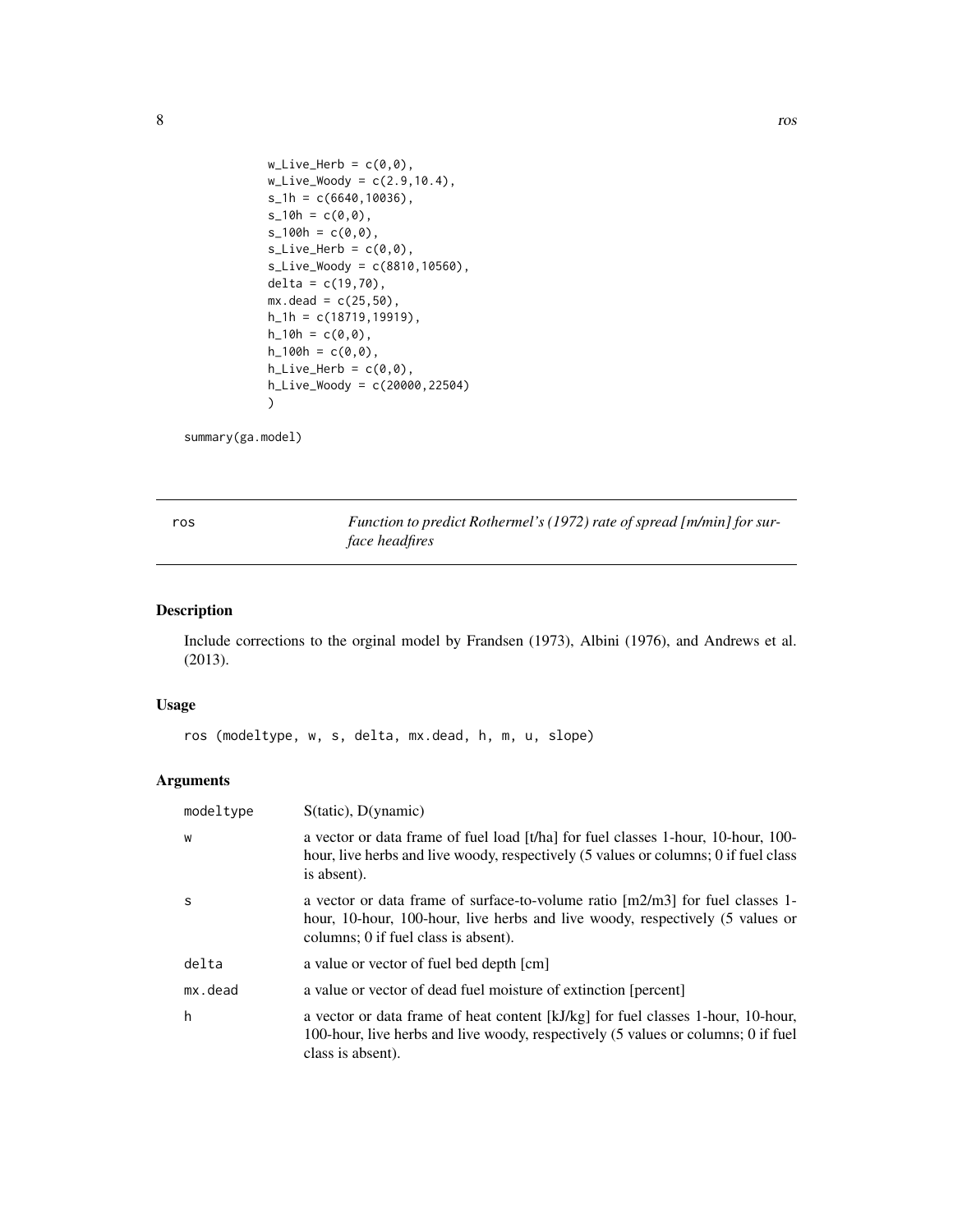<span id="page-8-0"></span>

|       | a vector or data frame of percent moisture on a dry weight basis (percent) for<br>fuel classes 1-hour, 10-hour, 100-hour, live herbs and live woody, respectively<br>$(5 \text{ values or columns}; 0 \text{ if fuel class is absent}).$ |
|-------|------------------------------------------------------------------------------------------------------------------------------------------------------------------------------------------------------------------------------------------|
| u     | a value or vector of midflame windspeed [km/h]                                                                                                                                                                                           |
| slope | a value or vector of site slope [percent]                                                                                                                                                                                                |

#### Value

A list of values or vectors for the following variables: [1] Characteristic dead fuel moisture [percent], [2] Characteristic live fuel moisture [percent], [3] Live fuel moisture of extinction [percent], [4] Characteristic SAV [m2/m3] [5] Bulk density [kg/m3], [6] Packing ratio [dimensionless], [7] Relative packing ratio [dimensionless], [8] Dead fuel Reaction intensity [kW/m2], [9] Live fuel Reaction intensity [kW/m2], [10] Reaction intensity [kW/m2], [11] Wind factor [0-100], [12] Slope factor [0-1], [13] Heat source [kW/m2], [14] Heat sink [kJ/m3], [15] ROS [m/min].

#### Author(s)

Giorgio Vacchiano, Davide Ascoli (DISAFA, University of Torino, Italy)

#### References

Albini, F. A. (1976). Computer-based models of wildland fire behavior: A users' manual. Ogden, UT: US Department of Agriculture, Forest Service, Intermountain Forest and Range Experiment Station.

Andrews, P. L., Cruz, M. G., and Rothermel, R. C. (2013). Examination of the wind speed limit function in the Rothermel surface fire spread model. International Journal of Wildland Fire 22 (7): 959-969. http://dx.doi.org/10.1071/WF12122.

Frandsen, W. H. (1973). Using the effective heating number as a weighting factor in Rothermel's fire spread model. Ogden, UT: US Department of Agriculture, Forest Service, Intermountain Forest and Range Experiment Station.

Rothermel, R. C. (1972). A mathematical model for fire spread predictions in wildland fires. Research Paper INT-115. Ogden, UT: US Department of Agriculture, Forest Service, Intermountain Forest and Range Experiment Station.

#### See Also

[rosunc](#page-11-1), [SFM\\_metric](#page-15-1), [scenarios](#page-14-1)

#### Examples

# Example 1: Simulation using vectors of input values

```
modeltype <- "D"
w <-c (2, 1, 0.5, 3, 8)
s <- c (5600, 358, 98, 6200, 8000)
delta <- 50
mx. dead < -30h <- c (18622, 18622, 18622, 19500, 20000)
m <- c (7, 8, 9, 40, 60)
```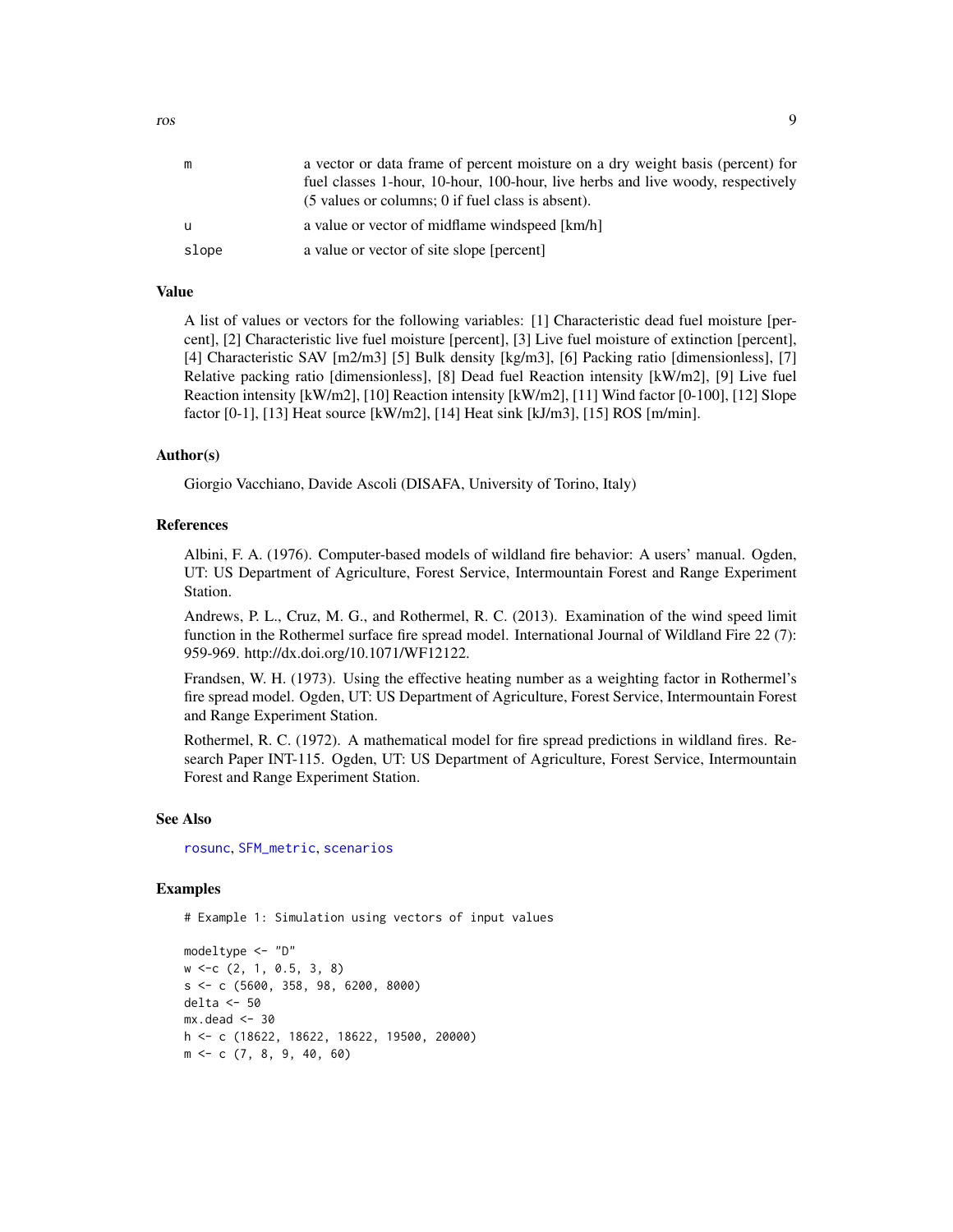}

```
u < -5slope <-10ros(modeltype, w, s, delta, mx.dead, h, m, u, slope)
# Example 2: variable wind input
# Only rate of spread is reported here (i.e., element [15] of ros ( ) output)
modeltype <- "D"
w <-c (2, 1, 0.5, 3, 8)
s <- c (5600, 358, 98, 6200, 8000)
delta <- 50
mx.dead < -30h <- c (18622, 18622, 18622, 19500, 20000)
m <- c (7, 8, 9, 40, 60)
slope <- 10
df <- data.frame ("windspeed" = seq (3, 15, 1), ROS=NA)
for (i in 1:nrow (df)) {
  df [i,2] <-
  ros (modeltype, w, s, delta, mx.dead, h, m, u=df[i,1], slope) [15]
df
# Example 3: variable wind and slope input
# A two-entry table of rates of spread is created
modeltype <- "D"
w <-c (2, 1, 0.5, 3, 8)
s <- c (5600, 358, 98, 6200, 8000)
delta <- 50
mx.dead < -30h <- c (18622, 18622, 18622, 19500, 20000)
m <- c (7, 8, 9, 40, 60)
u \leq - seq (3, 15, 1)slope \le seq (0, 45, 15)
df <- matrix (rep (NA, length (u) * length (slope)),
      length (u),
      length (slope)
      )
df <- data.frame (u, df)
colnames (df) <- c ("windspeed",
  paste ("slope_", as.character (slope))
  )
```

```
for (i in 1:length (u)) {
 for (j in 1:length (slope)) {
   df [i, j+1] <- ros (
     modeltype, w, s, delta, mx.dead, h, m, u[i], slope[j])[15]
```
10 ros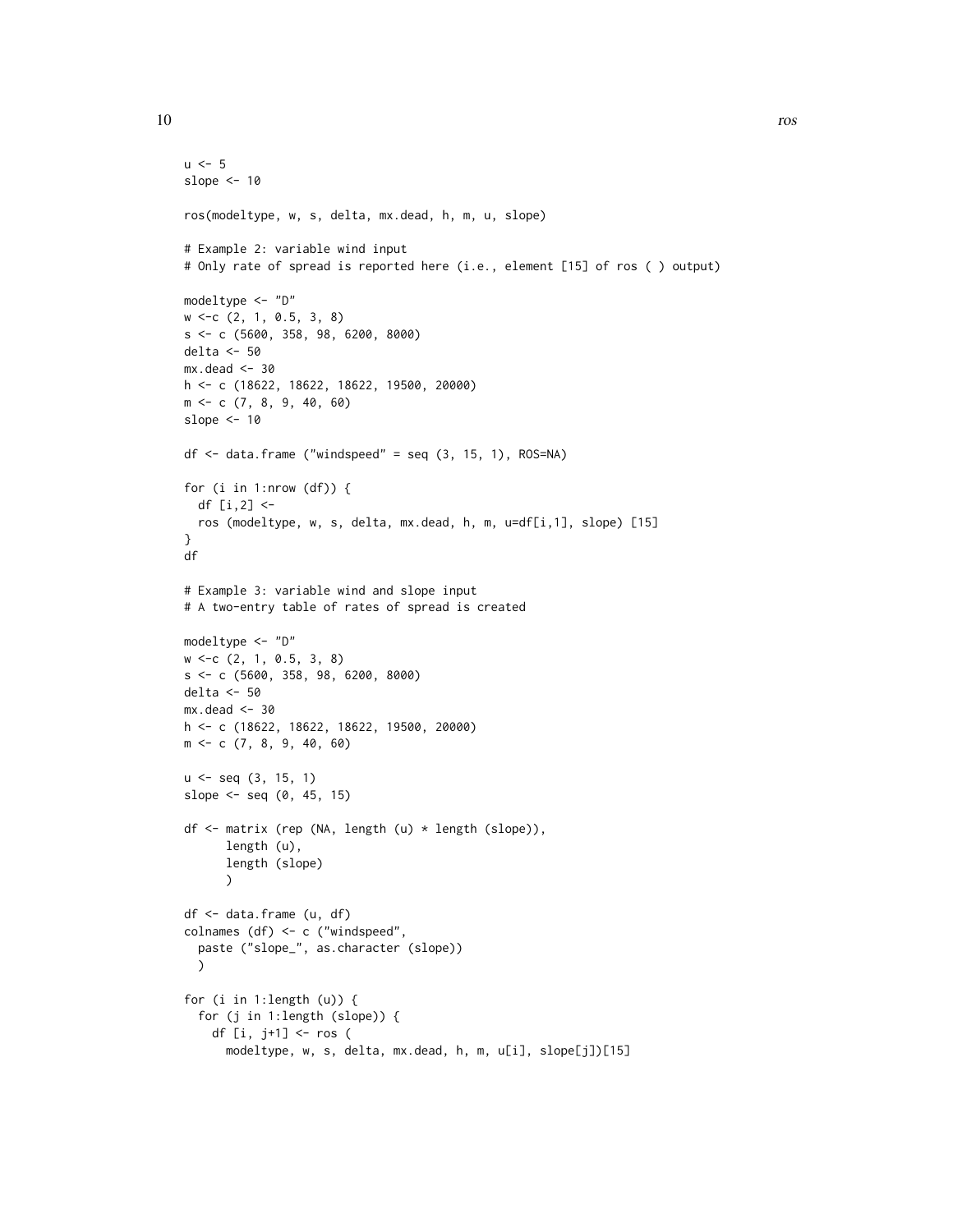} }

```
df
# Example 4: prediction and validation of rate of spread
# using existing data from a field experiment
library (Rothermel)
# Observed variables
data (firexp)
m <- firexp [, 18:22]
u <- firexp [, "u"]
slope <- firexp [, "slope"]
obs <- firexp [, "ros"]
# Predict ROS using Standard Fuel Models GR5, GS3 and SH7
data (SFM_metric)
a = list()models = which (rownames (SFM_metric) == "GR5" |
      rownames (SFM_metric) == "GS3" |
      rownames (SFM_metric) == "SH7")
for (i in 1 : length (models) ) {
     modeltype <- SFM_metric [models [i], 1]
     w <- SFM_metric [models [i], 2:6]
     s <- SFM_metric [models [i], 7:11]
     delta <- SFM_metric [models [i], "Fuel_Bed_Depth"]
     mx.dead <- SFM_metric [models [i], "Mx_dead"]
    h <- SFM_metric [models [i], 14:18]
     a [i] <- ros (modeltype, w, s, delta, mx.dead, h,
        m, u, slope)[15]}
# Plot
plot (obs, a [[1]], xlab = "Observed rate of spread (m/min)",
         ylab = "Predicted rate of spread (m/min)", col = "red",
         pch =19, xlim = c (0, 30), cex.lab = 1.1)
points (obs, a [[2]], pch = 19, col = "green2")
points (obs, a [[3]], pch = 19, col = "blue2")
abline (coef = c(\emptyset, 1))
abline (coef = c(0, 0.7), lty = 2); text (13.6, 19.2, "-30 percent")
abline (coef = c(0, 1.3), lty = 2); text (28.7, 19.2, "+30 percent")
legend (0, 19.2, c("GR5", "GS3", "SH7"), pch = 19,
        col = c("red", "green2", "blue2"), title = "Fuel model")# Inset Residual plot (not run)
par (fig = c (.57, .98, .07, .55), new = TRUE)
plot (obs, a[[1]] - obs, xlab= "", ylab= "", col = "red",
       main= "Residuals", font.main = 1, pch=19, cex=.7)
points (obs, a [[2]] - obs, pch = 19, cex = .7, col = "green2")
points (obs, a [[3]] - obs, pch = 19, cex = .7, col = "blue2")
abline (h = 0)
par (fig = c (0, 1, 0, 1))
```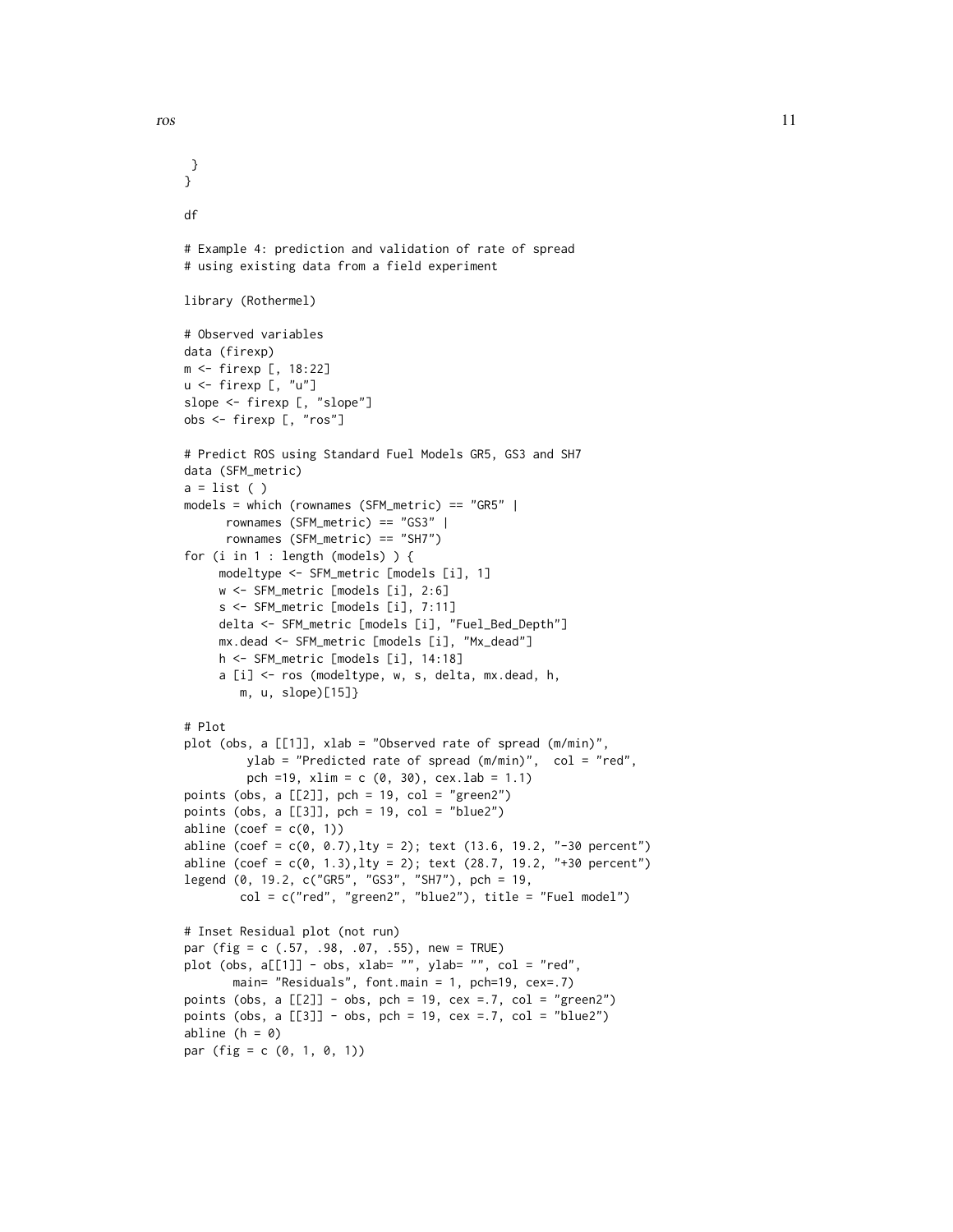<span id="page-11-1"></span><span id="page-11-0"></span>rosunc *Function to carry out uncertainty propagation analysis on Rothermel's (1972) fire spread model*

#### Description

This function offers the user the possibility to perturb inputs to Rothermel's (1972) fire behavior model and propagate the uncertainty to the resulting estimate of Rate of spread [m/min] by means of Monte Carlo iterative sampling. Random values are extracted from Gaussian distributions with mean = observed values, and spread defined by a custom ratio of standard deviation to the mean defined by the user.

#### Usage

rosunc (modeltype, w, s, delta, mx.dead, h, m, u, slope,  $sdu = 0$ ,  $sdm = 0$ ,  $sds = 0$ ,  $sdw = 0$ ,  $sdd = 0$ , nsim = 1000)

#### Arguments

| modeltype | $S(tatic)$ , $D($ ynamic $)$                                                                                                                                                                   |
|-----------|------------------------------------------------------------------------------------------------------------------------------------------------------------------------------------------------|
| W         | a vector of fuel load [t/ha] for fuel classes 1-hour, 10-hour, 100-hour, live herbs<br>and live woody, respectively (5 values; 0 if fuel class is absent).                                     |
| S         | a vector of surface-to-volume ratio $[m2/m3]$ for fuel classes 1-hour, 10-hour,<br>100-hour, live herbs and live woody, respectively (5 values; 0 if fuel class is<br>absent).                 |
| delta     | atomic vector, fuel bed depth [cm]                                                                                                                                                             |
| mx.dead   | atomic vector, dead fuel moisture of extinction [percent]                                                                                                                                      |
| h         | a vector of heat content [kJ/kg] for fuel classes 1-hour, 10-hour, 100-hour, live<br>herbs and live woody, respectively (5 values; 0 if fuel class is absent).                                 |
| m         | a vector of percent moisture on a dry weight basis [percent] for fuel classes 1-<br>hour, 10-hour, 100-hour, live herbs and live woody, respectively (5 values; 0 if<br>fuel class is absent). |
| u         | atomic vector, midflame windspeed [km/h]                                                                                                                                                       |
| slope     | atomic vector, site slope [percent]                                                                                                                                                            |
| sdu       | coefficient of variation for wind speed (ratio of standard deviation to the mean;<br>$default = no perturbation)$                                                                              |
| sdm       | coefficient of variation for fuel moistures (ratio of standard deviation to the<br>mean; $default = no perturbation)$                                                                          |
| sds       | coefficient of variation for slope (ratio of standard deviation to the mean; default<br>$=$ no perturbation)                                                                                   |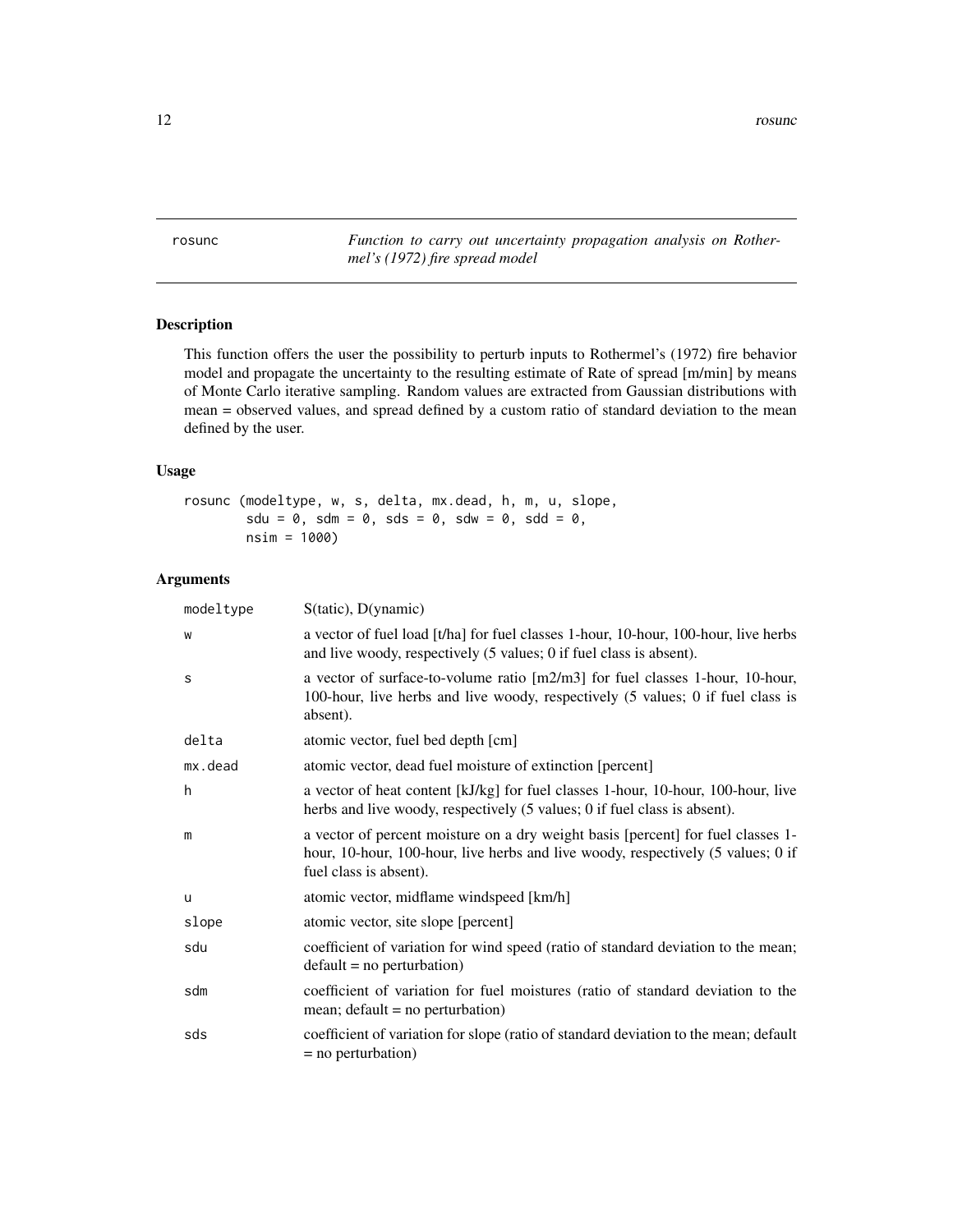#### <span id="page-12-0"></span>rosunce the contract of the contract of the contract of the contract of the contract of the contract of the contract of the contract of the contract of the contract of the contract of the contract of the contract of the co

| sdw  | coefficient of variation for fuel loadings (ratio of standard deviation to the mean;<br>$default = no perturbation)$  |
|------|-----------------------------------------------------------------------------------------------------------------------|
| sdd  | coefficient of variation for fuel bed depth (ratio of standard deviation to the<br>mean; $default = no perturbation)$ |
| nsim | number of Monte Carlo iterations (default $=1000$ )                                                                   |

#### Value

A vector of predicted ROS [m/min] from Monte Carlo simulations.

#### Author(s)

Giorgio Vacchiano, Davide Ascoli (DISAFA, University of Torino, Italy)

#### References

Cruz M. G. (2010). Monte Carlo-based ensemble method for prediction of grassland fire spread. International Journal of Wildland Fire 19: 521-530.

Jimenez E., Hussaini M. Y., Goodrick S. (2008). Quantifying parametric uncertainty in the Rothermel model. International Journal of Wildland Fire, 17: 638-649.

Rothermel, R. C. (1972). A mathematical model for fire spread predictions in wildland fires. Research Paper INT-115. Ogden, UT: US Department of Agriculture, Forest Service, Intermountain Forest and Range Experiment Station.

#### See Also

[ros](#page-7-1), [SFM\\_metric](#page-15-1), [firexp](#page-2-1)

#### Examples

```
data ("firexp")
varnames <- names (firexp)
# select only one observation and create a numeric vector for function input
firexp <- as.numeric (firexp [5,])
names (firexp) <- varnames
pred <- rosunc (
       modeltype = "D",
       w = \text{firexp} [1:5],
        s = firexp [6:10],delta = firexp ["Fuel_Bed_Depth"],
       mx.dead = firexp ["Mx_dead"],
       h = firexp [13:17],
       m = firexp [18:22],
```
 $u = \text{firexp}$   $[u'']$ , slope = firexp ["slope"],  $sdm = 0.3$ , nsim = 100)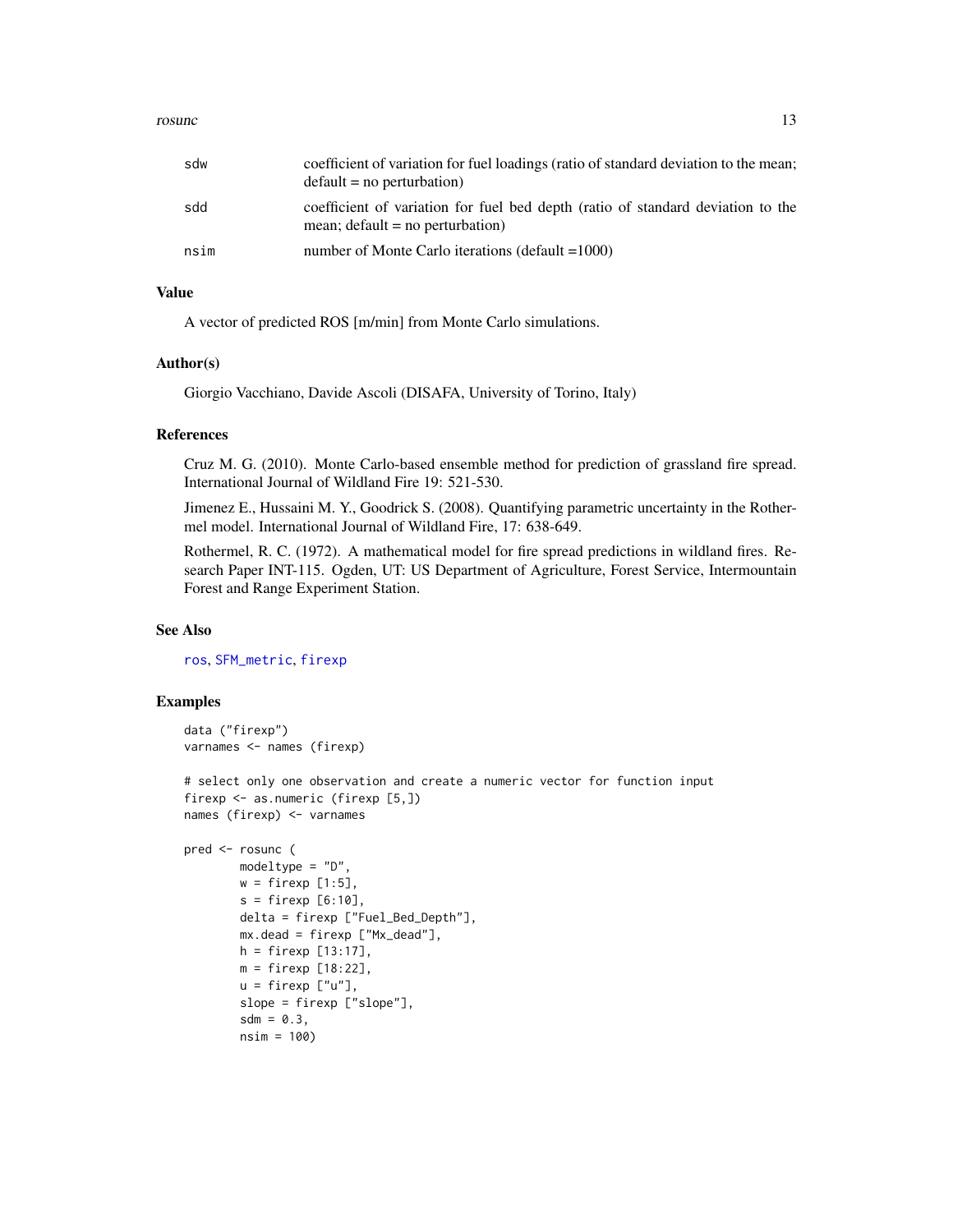```
summary (pred)
# Figure
hist (pred,
     xlab = "ROS [m/min]",freq = FALSE,
     xlim = c (0, max (pred)),
     breaks = 20,
     main = "")lines (density (pred), lty=2, lwd=2)
abline (v = firexp ["ros"],col = "red")
text (firexp ["ros"],
     max (density (pred)$y),
     labels = "obs",
     pos = 4
```
Rothermel *Rothermel surface fire spread model for R*

#### Description

R build of Rothermel's (1972) model for surface head fire rate of spread with some additional utilities (best standard fuel model selection, uncertainty propagation, optimization of fuel models by genetic algorithms) and sample datasets.

#### Details

| Package: | Rothermel  |
|----------|------------|
| Type:    | Package    |
| Version: | 1.0        |
| Date:    | 2014-01-13 |
| License: | $GPI - 2$  |

Arguments to functions ros ( ), rosunc ( ), and bestFM ( ) should be provided by the user from standard or custom fire behavior fuel models, standard or custom moisture scenarios and desired wind speed and slope. rosunc () only works with individual observations, ros () and bestFM () work with individual or multiple observations.

#### Author(s)

Giorgio Vacchiano, Davide Ascoli (DISAFA, University of Torino, Italy) <giorgio.vacchiano@unito.it>

#### References

Rothermel, R. C. (1972). A mathematical model for fire spread predictions in wildland fires. Research Paper INT-115. Ogden, UT: US Department of Agriculture, Forest Service, Intermountain Forest and Range Experiment Station.

<span id="page-13-0"></span>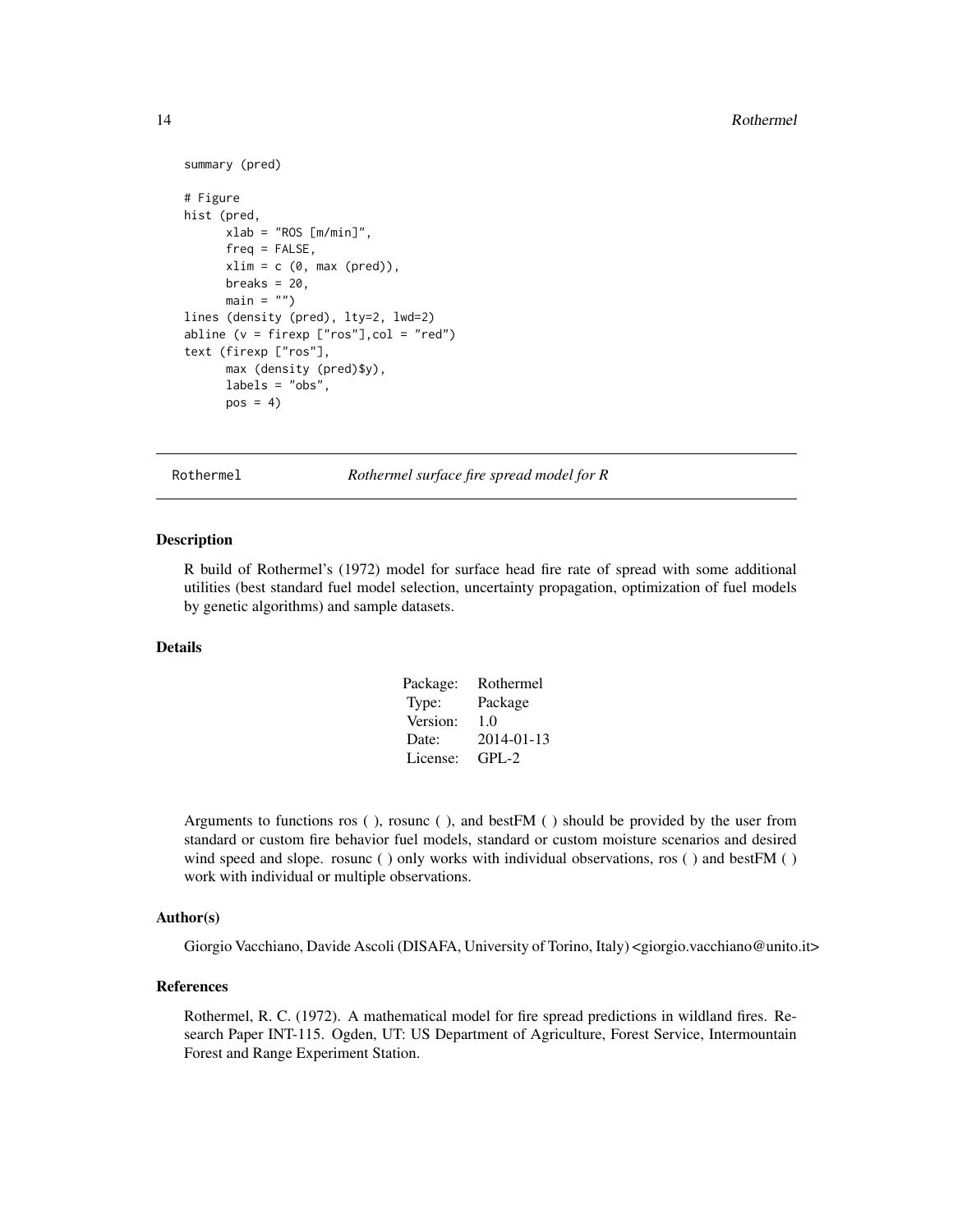#### <span id="page-14-0"></span>scenarios and the set of the set of the set of the set of the set of the set of the set of the set of the set of the set of the set of the set of the set of the set of the set of the set of the set of the set of the set of

Vacchiano, G., Ascoli, D. (2014) An implementation of the Rothermel fire spread model in the R programming language. Fire Technology, in press. DOI 10.1007/s10694-014-0405-6.

#### See Also

[ros](#page-7-1), [rosunc](#page-11-1), [bestFM](#page-1-1),[gaRoth](#page-4-1)

<span id="page-14-1"></span>scenarios *Moisture scenarios by Scott & Burgan (2005)*

#### **Description**

A fuel Moisture Scenario is a set of fuel moisture values representing moisture condition of the surface fuel. Fuel Moisture Scenarios are useful for testing custom Fuel Models or developing fire prescriptions. For example, a moisture Scenario might be developed to represent a location's 90th-, 95th-, and 97th-percentile fire weather conditions (Andrews 2009)

#### Usage

data(scenarios)

#### Format

A data frame with 16 observations on the following 12 variables.

Moist\_1h moisture of 1h fuel class on a dry weight basis [percent]

Moist\_10h moisture of 10h fuel class on a dry weight basis [percent]

Moist\_100h moisture of 100h fuel class on a dry weight basis [percent]

Moist\_Live\_Herb moisture of herbaceous fuels on a dry weight basis [percent]

Moist\_Live\_Woody moisture of woody fuels on a dry weight basis [percent]

Description Scenario description

#### Source

Andrews, P. L. (2009). BehavePlus fire modeling system, version 5.0: Variables. Gen. Tech. Rep. RMRS-GTR-213WWW Revised. Fort Collins, CO: US Department of Agriculture, Forest Service, Rocky Mountain Research Station. http://www.fs.fed.us/rm/pubs/rmrs\_gtr213.pdf

Scott, J., & Burgan, R. E. (2005). A new set of standard fire behavior fuel models for use with Rothermel's surface fire spread model. Gen. Tech. Rep. RMRS-GTR-153. Fort Collins, CO: US Department of Agriculture, Forest Service, Rocky Mountain Research Station.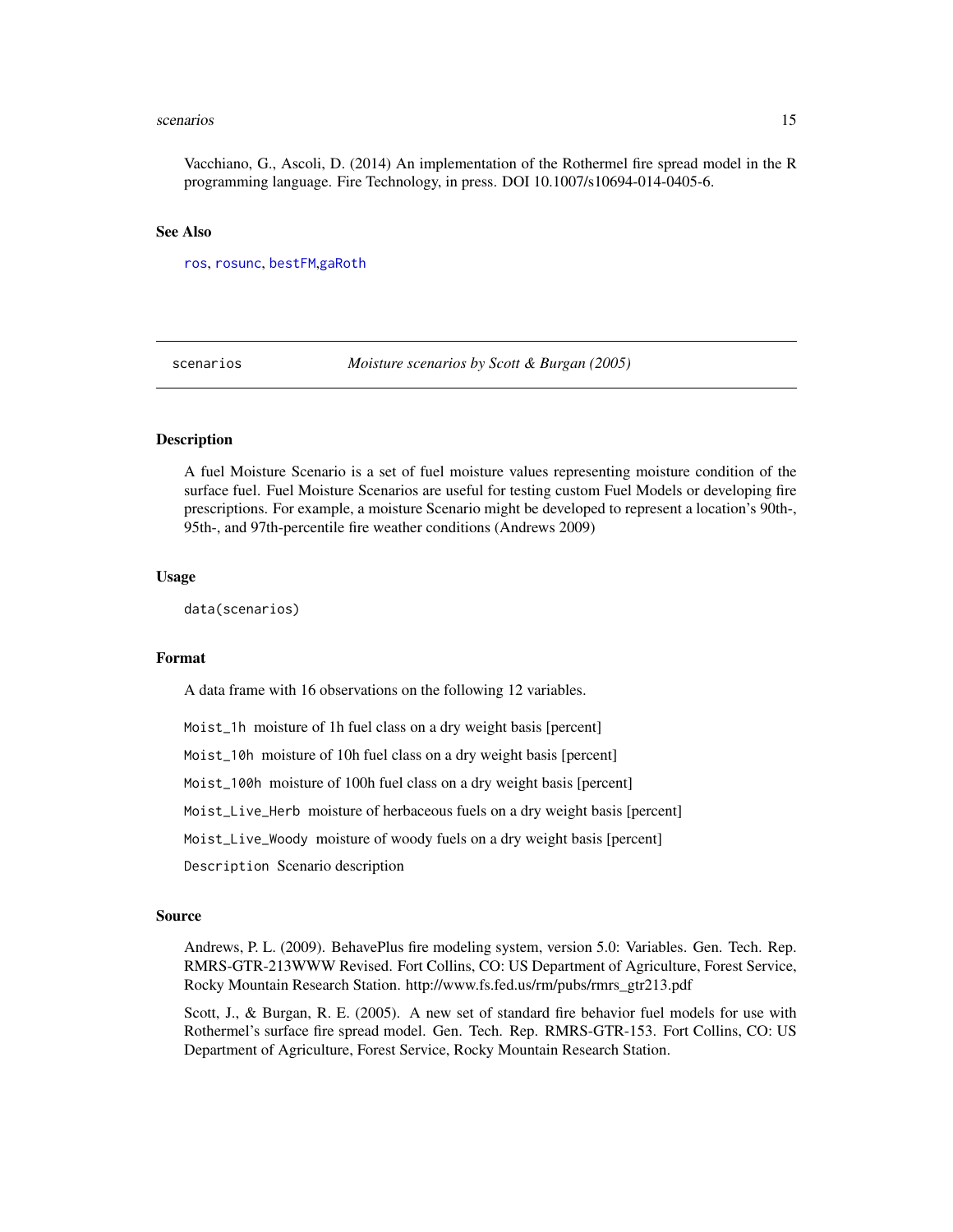#### Examples

```
data (scenarios)
barplot (as.matrix (scenarios [1, 1:5]),
       cex.name = .6,
        main = rownames (scenarios)[1])
# ROS using Standard fuel models and Moisture scenarios
data (scenarios, SFM_metric)
modeltype <- SFM_metric ["GR1", "Fuel_Model_Type"]
w <- SFM_metric ["GR1", 2:6]
s <- SFM_metric ["GR1", 7:11]
delta <- SFM_metric ["GR1", "Fuel_Bed_Depth"]
mx.dead <- SFM_metric ["GR1", "Mx_dead"]
h <- SFM_metric ["GR1", 14:18]
m <- scenarios ["D2L2", 1:5]
u < -8slope <-0a <- ros (modeltype, w, s, delta, mx.dead, h, m, u, slope)
a
```
<span id="page-15-1"></span>SFM\_metric *Standard fuel models (Albini 1976, Scott & Burgan 2005)*

#### Description

All values converted to metric format.

#### Usage

data(SFM\_metric)

#### Format

A data frame including standard fire behavior fuel models as in Albini (1976) and Scott and Burgan (2005) to be used as input of ros ( ) function. All values converted to metric format.

Fuel\_Model\_Type S(tatic), D(ynamic) Load\_1h loading of 1h fuel class [t/ha] Load\_10h loading of 10h fuel class [t/ha] Load\_100h loading of 100h fuel class [t/ha] Load\_Live\_Herb loading of herbaceous fuels [t/ha] Load\_Live\_Woody loading of woody fuels [t/ha] SA/V\_1h SAV of 1h fuel class [m2/m3] SA/V\_10h SAV of 10h fuel class [m2/m3]

<span id="page-15-0"></span>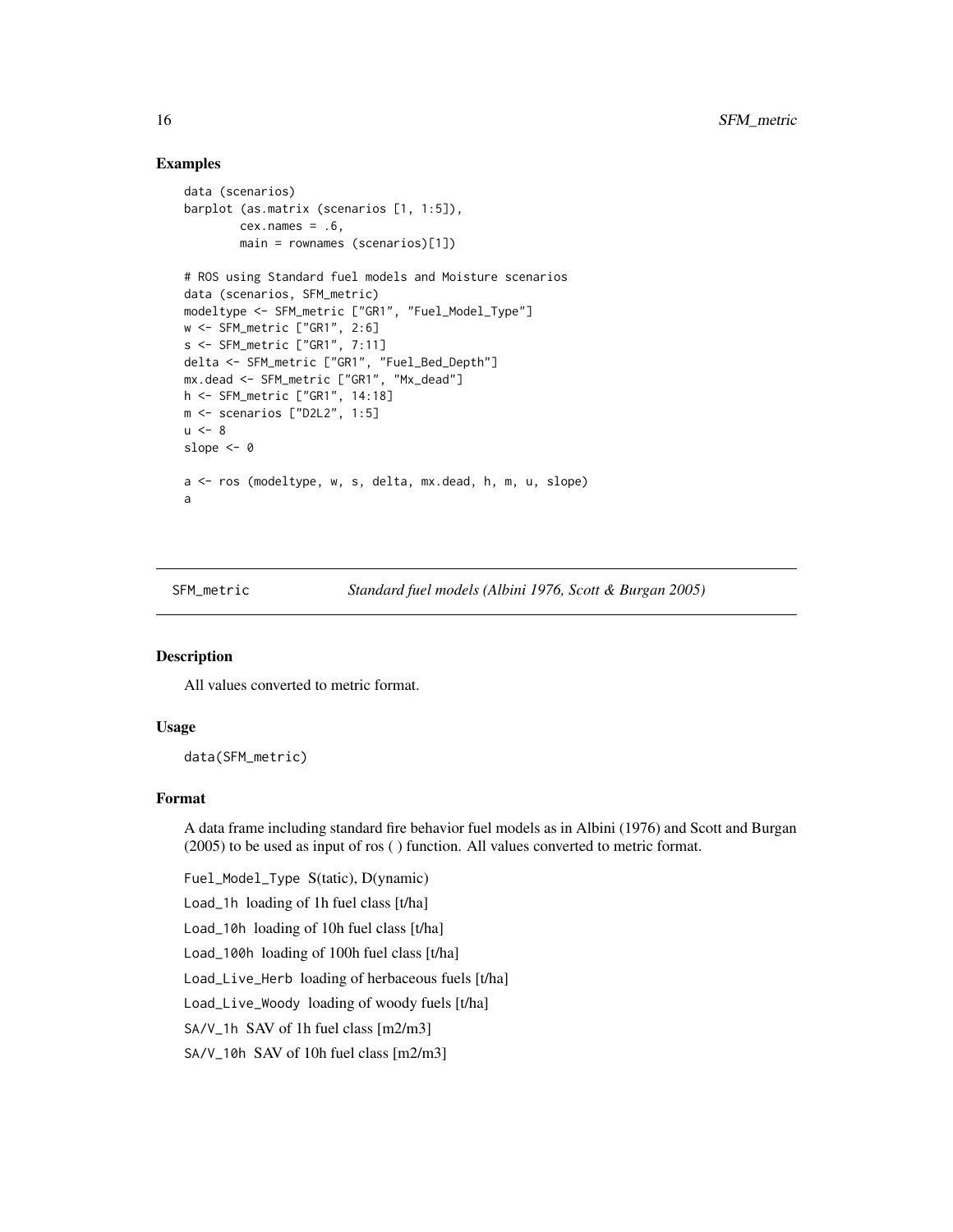#### SFM\_metric 17

SA/V\_100h SAV of 100h fuel class [m2/m3] SA/V\_Live\_Herb SAV of herbaceous fuels [m2/m3] SA/V\_Live\_Woody SAV of woody fuels [m2/m3] Fuel\_Bed\_Depth fuel bed depth [cm] Mx\_dead dead fuel moisture of extinction [percent] Heat\_1h heat content of 1h fuel class [kJ/kg] Heat\_10h heat content of 10h fuel class [kJ/kg] Heat\_100h heat content of 100h fuel class [kJ/kg] Heat\_Live\_Herb heat content of herbaceous fuels [kJ/kg] Heat\_Live\_Woody heat content of woody fuels [kJ/kg]

#### Source

Albini, F. A. (1976). Computer-based models of wildland fire behavior: A users' manual. Ogden, UT: US Department of Agriculture, Forest Service, Intermountain Forest and Range Experiment Station.

Scott, J., & Burgan, R. E. (2005). A new set of standard fire behavior fuel models for use with Rothermel's surface fire spread model. Gen. Tech. Rep. RMRSGTR-153. Fort Collins, CO: US Department of Agriculture, Forest Service, Rocky Mountain Research Station.

#### Examples

```
data(SFM_metric)
```

```
# ROS using Standard fuel models and Moisture scenarios
data (scenarios, SFM_metric)
modeltype <- SFM_metric ["GR1", "Fuel_Model_Type"]
w <- SFM_metric ["GR1", 2:6]
s <- SFM_metric ["GR1", 7:11]
delta <- SFM_metric ["GR1", "Fuel_Bed_Depth"]
mx.dead <- SFM_metric ["GR1", "Mx_dead"]
h <- SFM_metric ["GR1", 14:18]
m <- scenarios ["D2L2", 1:5]
u < - 8slope <- 0
a <- ros (modeltype, w, s, delta, mx.dead, h, m, u, slope)
a
```